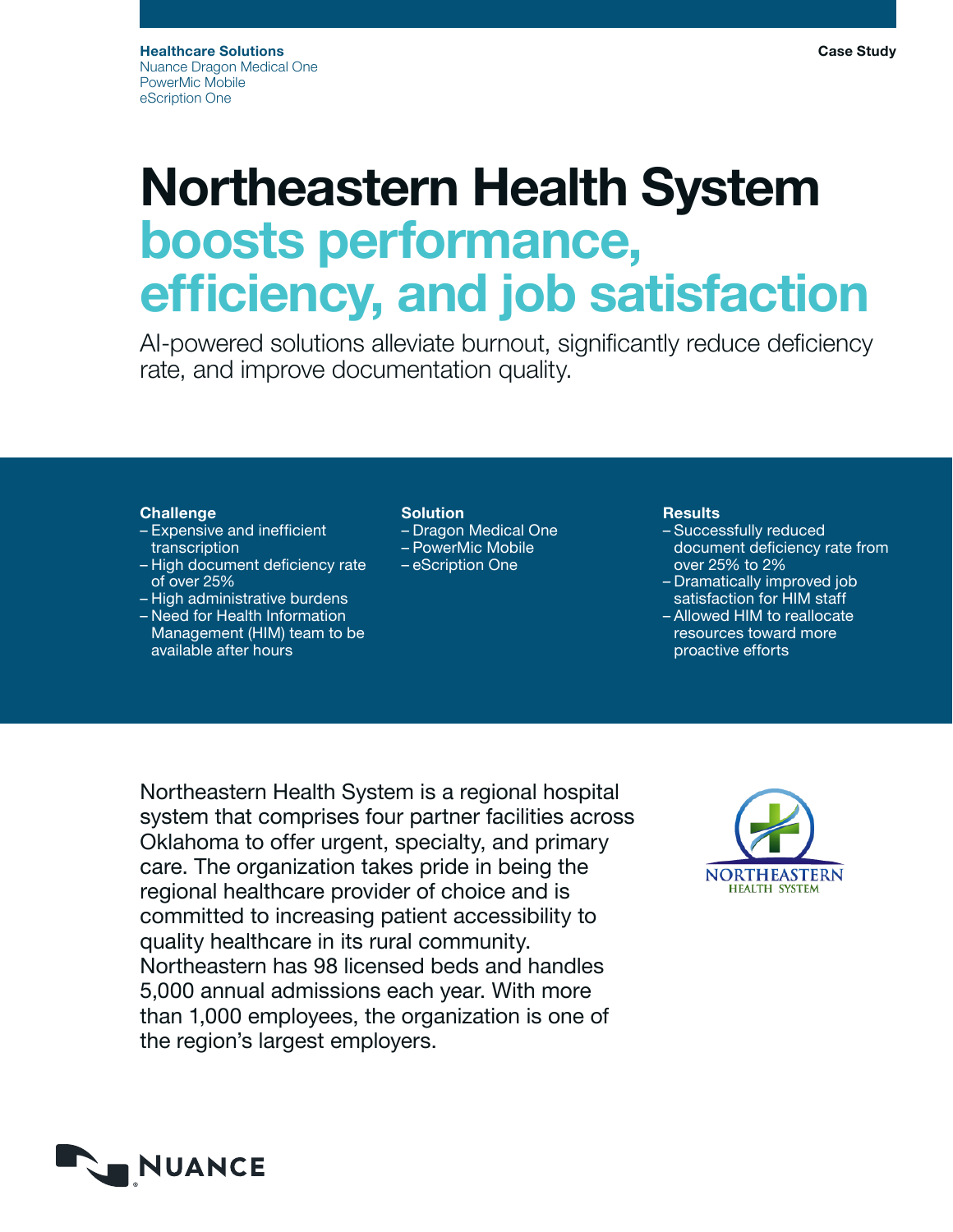# "The changeover with Dragon Medical One was pretty simple. There were no disruptions with little training required—just another day with a different icon."

#### Cynthia Payne

Director, Health Information Management Northeastern Health System

#### Positioning for growth

Northeastern Health System had previously implemented an older clinical documentation solution but was poised to exceed the number of available licenses. Instead of simply adding more licenses, the team used this opportunity to take a more holistic approach to clinical documentation by bundling solutions to address the broader needs of the organization.

As part of this shift, Northeastern decided to redirect funding used for another transcription service provider to invest in Dragon Medical One, a cloud-based speech solution that offers a consistent and personalized clinical documentation experience, and eScription One, a comprehensive, cloud-based transcription platform for clinical documentation that uses speech recognition to increase productivity and reduce costs.

Already a satisfied client using a legacy Nuance solution, the team entrusted Nuance to help the organization better prepare for future growth. The shift to Dragon Medical One was seamless, as clinicians already familiar with the Nuance experience could continue to use their voices to securely capture the patient story and control applications more naturally and efficiently—anywhere, anytime. "The changeover was pretty simple," said Cynthia Payne, Director, Health Information Management for Northeastern. "There were no disruptions and no training required—just another day with a different icon."

"Managing our transcription vendor was my biggest challenge," said Cynthia. "I felt like I had a leash around my neck—it didn't matter if it was nights or weekends, I had to be available to deal with constant after-hour calls from doctors complaining about something not showing up in their charts."

Despite these frustrations, the HIM team was not eager to make the switch. "As difficult as the old process was, I wasn't looking forward to making any changes," she said. "It had taken us so long to figure out how to manage what we had—the prospect of starting over actually seemed worse."

#### Moving forward with renewed optimism

The transition to eScription One was scheduled to coincide with the organization's deployment of a new EHR. "That was definitely a factor in selecting Nuance," said Cynthia. "Ensuring that Nuance solutions would integrate with the Cerner EHR was critical."

The team worked with Nuance to establish the new interfaces and test the new transcription process. "Once we reconciled all the fields, it worked great," said Payne. "We put a heavy emphasis on testing, including over thirty different work types, to be able to handle over 100 doctors at any given time."

The careful planning and preparation paid off as the team was pleased with the 'lack of response' from the organization's clinical staff. "While implementing eScription One, we literally issued a flyer, set up their IDs, and sent them on their way," said Payne. "It was all quite seamless—I'm not sure they even noticed when we changed."

For a regional healthcare system with limited resources, the difference was much more significant. "It was literally life changing," said Amanda Johnson, HIM Tech Specialist. "Beyond giving us our nights and weekends back, this fundamentally changed our roles and our working relationships with clinicians."